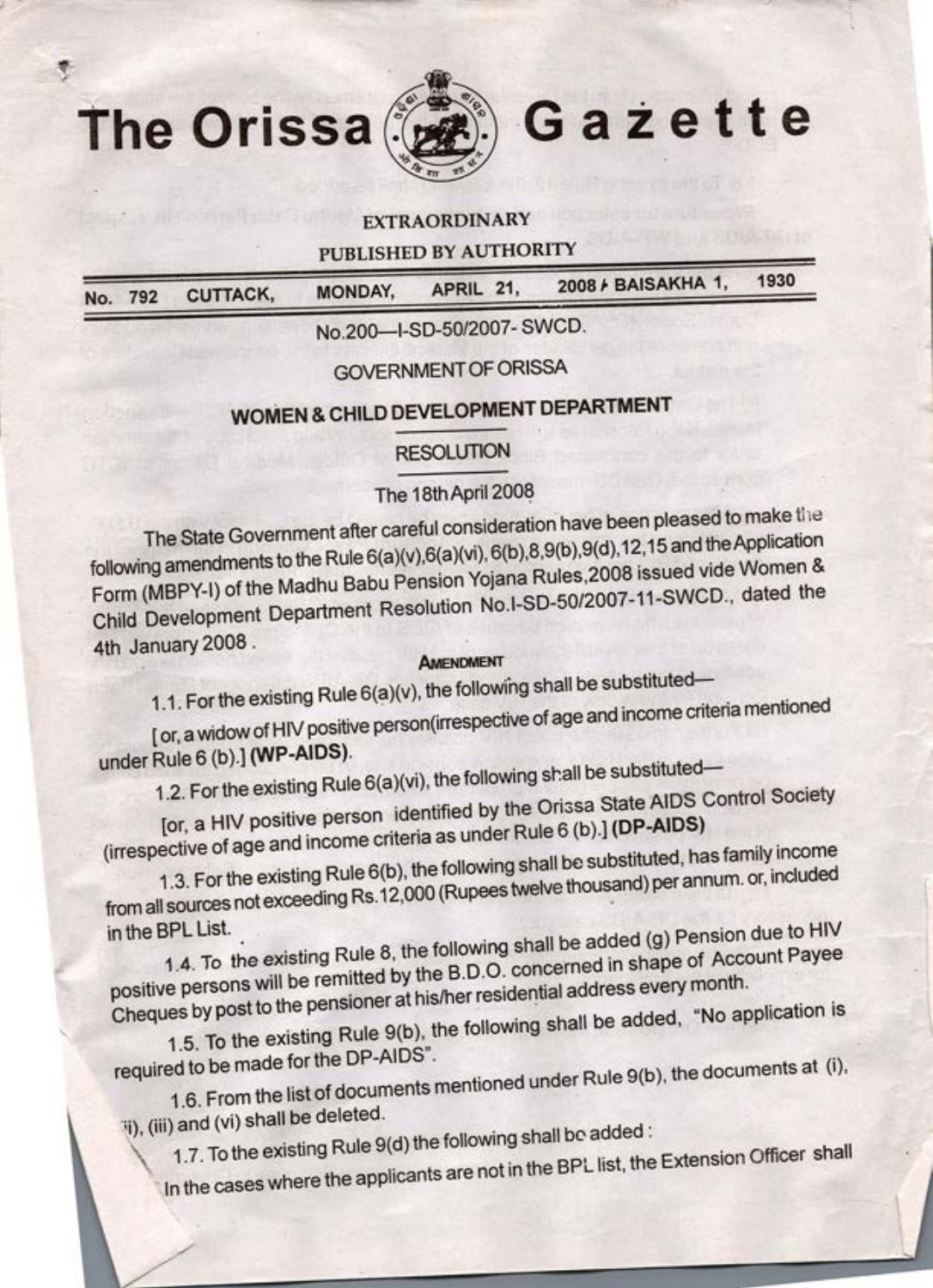collect information from the Revenue Inspector concerned on the body of the application itself regarding annual family income of the applicant before forwarding it to the BOO."

**y**

¢

1.8. To the existing Rule 12, the following shall be added:

'-

**Procedure for selection and disbursement of Madhu Babu Pension in respect of DP-AIDS and WP-AIDS.**

*(i)*As perthe existing procedure of identification of HIV patients, the Block level ICT Centres will send the names of the HIV positive patients to the "Orissa StateAIDS Control Society(OSACS)" .OSACS will send the list of the patients with detail address· and copies of the certificates of the Medical Officers to the concerned Collectors of the district.

*(ii)* The District **Collector** on receipt of such intimation from the OSACS, **Will sanction** Madhu Babu Pension as a measure of social security and send copy of the sanction· order to the concerned Block Development Officer, Medical Officer of ICTC concerned, OSACS and also to the person concerned.

*(iii)* After sanction of benefits, funds may be placed by the Collectorwith the B.D.O. who will send the amount in shape of **Account Payee Cheque** in the name of the concerned HIV positive person **to his/her residential address.**

*(iv)*As regards the widows of the HIV positive cases, OSACS will send the names of persons who have died because ofAIDS to the Collectors. Collectors will first check up at their level if the widows of the HIV positive deceased person is also HIV positive, in such cases, Collector will sanction DP-AIDS category of Madhu Babu Pension for the widow of the HIV case.

*(u)* Further, in case she is not HIV positive herself, then local enquiry should be done through the B.D.O. and widow pension should be sanctioned for such cases ablic diffusion the B.D.D. and widow pension should be sanctioned for such cases<br>on **priority** as per the regular procedure for sanction of Madhu Babu Pension, i.e. the Sub-Collector will be the sanctioning authority for the widow pension for widows of the HIV positive cases. Disbursement of pension to such beneficiaries will also be done as perthe regular procedure of disbursement of Madhu Babu Pension.

1.9. To the existing Rule 15,the following shall be added, "No photo Identity Card" is necessary for the DP-AIDS category.

1.10. The application Form for "Madhu Babu Pension"(MBPY-f} has been revised for simplicity of the applicants .

ORDER-Ordered that the Resolution be published in the *Orissa Gazette.*

By order of the Governor

**MONA SHARMA**

Commissioner-cum-Secretary to Government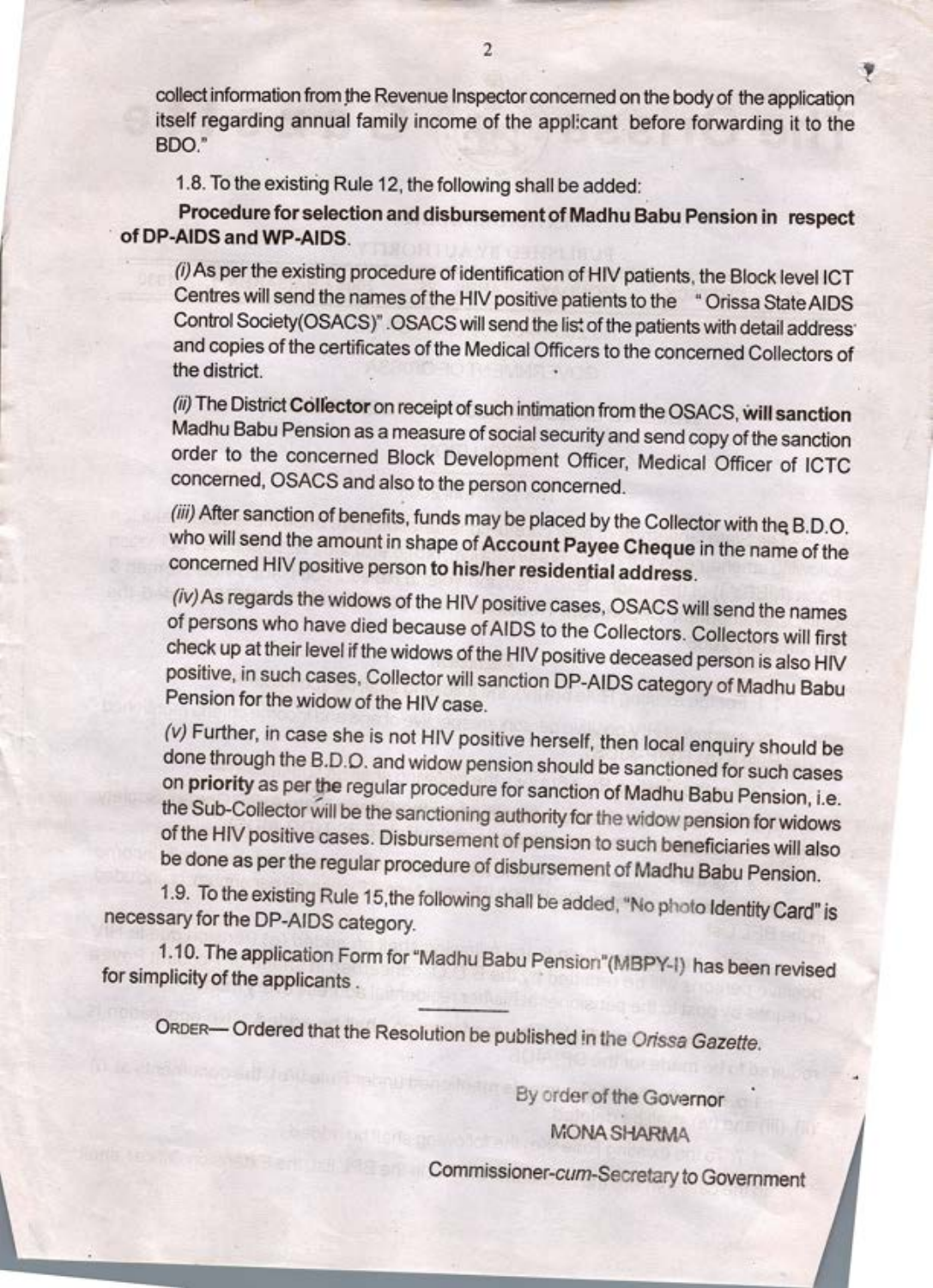# ମଧୁବାହୁ ସେନ୍ସବ୍ ପାଇଁ ବରଖାୟ ଫର୍ମ (Form MBPY - I)

- ତରଖାୟ କରାଯାଇଥିବା ପେଟ୍ସସନ୍ର ପ୍ରକାର :-ବାର୍ଦ୍ଧକା ରଭା/ବିଧବା ରଭା/ବିକଳାଙ୍ଗ ରଭା  $\mathbf{e}^{\mathbf{i}}$
- ତ୍ରାମ ପଞାୟତ / ମୁନିସିପାଲିଟି / ବିଜ୍ଞାପିତ ଅଞ୍ଚଳ ପରିଷଦ oi
- **OGNISCIGISC RIFI:** ę
- ଚଫସିଇଭୁର କାଡି / ଜନଜାତି / ସାଧାରଣ ବର୍ଗ / ସଂଖ୍ୟାତ୍ୟୁନ ବର୍ଗ  $\dot{\mathbf{z}}$
- gei / diuitee uu :-%,
- Seen:-9,
- ବରଖାୟ ଦାଖଲ ଦିନ ଆବେଦନକାରୀଙ୍କ ବୟସ :ø,
- ତିକଳାଙ୍ଗ ରଭା ପାଇଁ ଆବେଦନ କ୍ଷେତ୍ରରେ କି ପ୍ରକାର ବିକଳାଙ୍ଗତା :- ସମ୍ପୂର୍ଣ ଅନ୍ଧ/ଶାରିରୀକ ବିକଳାଙ୍ଗ/ମାନସିକ ଅନଗୁସର/ସେରିହାଇ ପାଲ୍ସି / ବିଜଳାଙ୍କ କୁଷରୋଗୀ ।  $\vec{L}$
- ....... ସତ୍ୟନିଷ୍ଠ ରାବେ ସୋଷଣା କରୁଛି ଯେ -ମୁଁ ଶ୍ରୀ / ଶ୍ରୀମତୀ .... i
	- (କ) ତମାର ଭରଣ ପୋଷଣ ପାଇଁ କୌଣସି ନିର୍ଦିଷ୍ଟ ଆୟର ପଛା ନାହିଁ ଏବଂ ମୋର ପରିବାରର ସର୍ବମୋଟ ବାଷିକ ଅାୟ ଟ.୧୨,୦୦୦/- ରୁ କମ୍ ଅଟେ
- (ଖ) ମୁଁ କୌଣସି ଫୌଳଦାରୀ ଅପରାଧରେ ଦର୍ଷିତ ହୋଇନାହିଁ ।
- (ଗ) ମୁଁ ଓଡ଼ିଶାର ଇଣେ ଅଧିବାସୀ ଏବଂ ଦୀର୍ଘ ୨୦ ବର୍ଷ ଧରି ଓଡ଼ିଶାରେ ବାସ କରିଆସୁଅଛି ।
- (ଘ) ମୋର ନାମ ବି.ପି.ଏଲ ଚାଲିକା ଜୁକ୍ତ ହୋଇଅଛି / ହୋଇନାହିଁ ।
- (ତ ) ମୁଁ ଘୋଷଣା କରୁଅଛି ଯେ ଏହି ଆବେଦନ ପତ୍ରରେ ଉଲ୍ଲେଖ କରାଯାଇଥିବା ସମୟ ତଥ୍ୟ ସଚ୍ୟ ଅଟେ । ଭପରୋକ୍ତ କୌଣସି ତଥ୍ୟ କୌଣସି ସମୟରେ ଅସତ୍ୟ ପ୍ରମାଣିତ ହେଲେ ମୋର ପେନ୍ସସନ୍ ରଦ କରାଯିବା ସହିତ ଆଇଟ୍ ଅନୁଯାୟୀ କାର୍ଯ୍ୟାନୁଷାନ ଗ୍ରହଣ କରାଯାଇପାରିବ ।

ଚାରିଖ<sup>:-</sup>

-: 818

ସଂଇଷ୍ଟ ଗୁଡ଼ିକର ଚାଇିକା :-

- କିଲ୍ଲା ଟୋଡ଼ିକାଲ ବୋର୍ଡ ପ୍ରବର କିଳାଳା ପ୍ରମାଶ ପତ୍ର । e:
- ତୁଷ ରୋଗ ସମ୍ପର୍କୀୟ ପ୍ରମାଶ ପତ୍ର 9.

2909 / 9819 SiGBScoold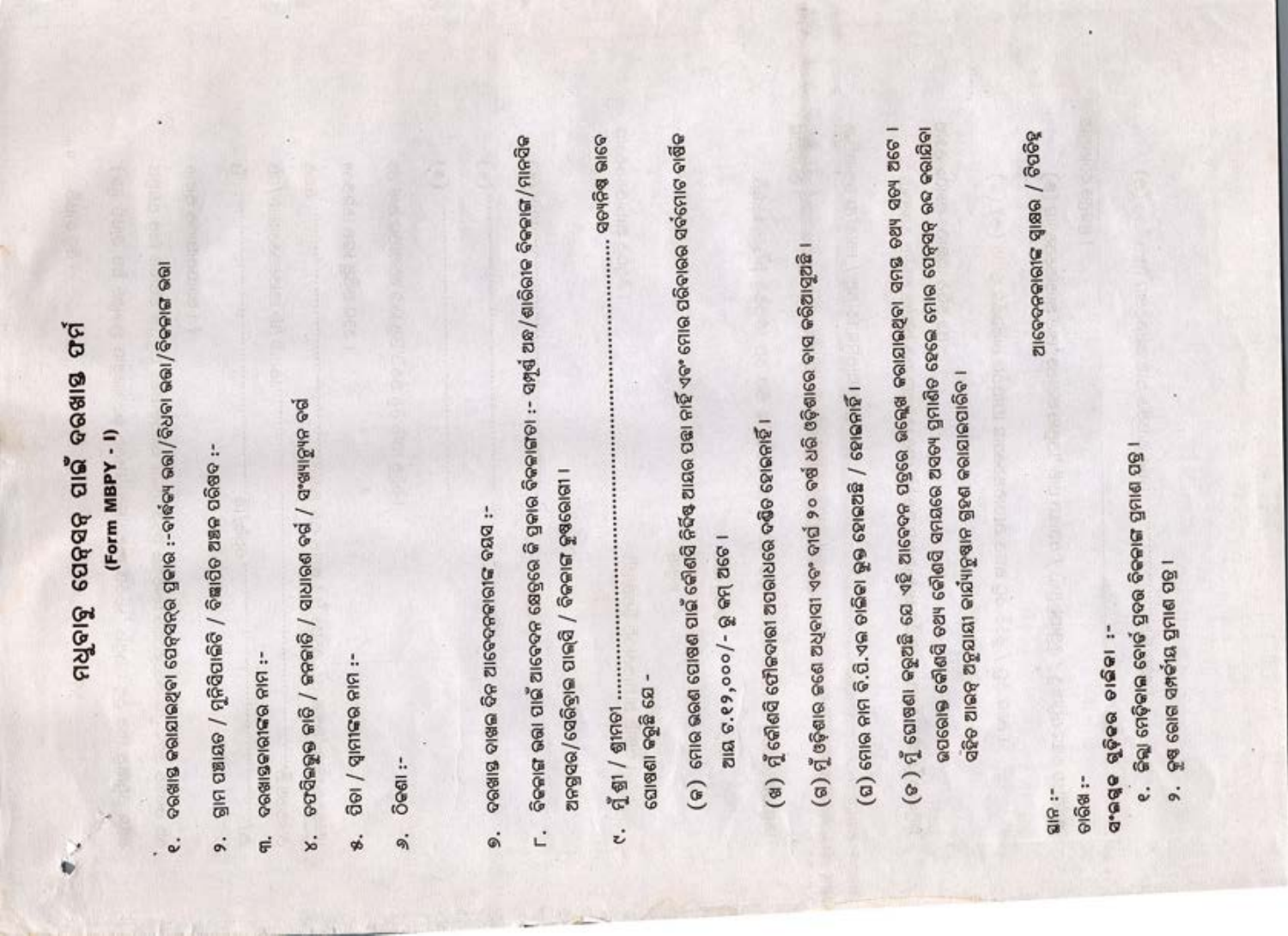| ପରିଷତ କିୟା ପଞାୟତ ସମିତିର ତେୟାରମ୍ୟାନ ଅଥବା ଳଣେ ସରକାରୀ ଗେଜେଟେଢ଼ ଅଫିସରଙ୍କ ଦୟଖତ ସହ<br>ି ରଲଗରେ କୁ<br>ବର୍ଷ ଧରି ଜାଣେ । ମୁଁ ଯେତେ ଦୂର ଜାଣେ, ଆବେଦନକାରୀ<br>ଦ୍ରଷ୍ଟ୍ୟ - ପୂର୍ଷ ବିବରଣୀ ସହ ଉକ୍ତ ଆବେଦନ ପତ୍ର ସଂପୃକ୍ତ ବୃଢ଼ ଉନ୍ଦୟନ ଅଧିକାରୀ ନିକଟକୁ ପଠାଯିବା<br>ଆଦେବନ ପତ୍ରରେ ଉଲ୍ଲେଖ କରାଯାଇଥିବା ତଥ୍ୟ ଗୁଡ଼ିକର ଆବଶ୍ୟକୀୟ ଅନୁସନ୍ଧାନ କରିବାପରେ ମୁଁ ସତ୍ୟନିଷ୍ଣ<br>(ଖ୍ର) ଆବେବନକାରୀଙ୍କ ନାମ, ଭୋଟର ଚାଲିକା, ଗ୍ରାମ ପଞ୍ଚାୟତ / ମ୍ୟୁନିସିପାଲିଟି / ବିଜ୍ଞାପିତ ଅଞ୍ଚଳ ପରିଷଦର<br>। ଓଷାତି ଅବାବନାଦନ୍ତି ବିଦ୍ରାଧନ୍ତି<br>(୧) (କ) ମୋର ଅନୁସନ୍ଧାନ ଅନୁଯାୟୀ ଆବେଦନକାରୀଙ୍କ ବୟସ ଠିକ୍ ନୁହେଁ / ଠିକ୍ ଅଟେ ।<br>1.892.88<br>ପୁରା ଠିକଣା<br>ଚାରିଖ<br>90/966<br>(ଗ) ତତନୁଯାୟୀ ଆବେଦନକାରୀଙ୍କ ବର୍ତ୍ତମାନ ବୟସ<br>ସେ ତାଙ୍କ ଶରୀରରେ ଥିବା ନିମ୍ନ ପ୍ରବର ଚିହୁ ଦ୍ୱାରା ଚିହ୍ନିତ ।<br>ସଂପ୍ରସାରଣ ଅଧିକାରୀ / ନିର୍ବାହୀ ଅଧିକାରୀଙ୍କ ରିପୋର୍ଟ -<br>$92/91$ ଆବେଦଳକାରୀ ଶ୍ରୀ/ଶ୍ରୀମତୀ<br>ଇାବେ ଏଠାରେ ଘୋଷଣା କରୁଛି ଯେ–<br>ତେଇଥିବା ତଥ୍ୟ ନିର୍ଭୁଇ ଅଟେ ।<br>ଦାଖଳ କରାଯାଇପାରେ ।)<br>। ବିଶ୍ରପତ୍ତି ଆଡାକନଦତାଥ<br>ଚାଳିକାରେ ରହିଅଛି ।<br>ି ଖିଞ୍ଚି<br>$(e)$<br>$\frac{1}{2}$ .<br>ą<br>$\left( \mathfrak{m}\right)$ . |
|----------------------------------------------------------------------------------------------------------------------------------------------------------------------------------------------------------------------------------------------------------------------------------------------------------------------------------------------------------------------------------------------------------------------------------------------------------------------------------------------------------------------------------------------------------------------------------------------------------------------------------------------------------------------------------------------------------------------------------------------------------------------------------------------------------------------------------------------------------------------------------------------------------------------------------------------------------------------------------------------------|
|----------------------------------------------------------------------------------------------------------------------------------------------------------------------------------------------------------------------------------------------------------------------------------------------------------------------------------------------------------------------------------------------------------------------------------------------------------------------------------------------------------------------------------------------------------------------------------------------------------------------------------------------------------------------------------------------------------------------------------------------------------------------------------------------------------------------------------------------------------------------------------------------------------------------------------------------------------------------------------------------------|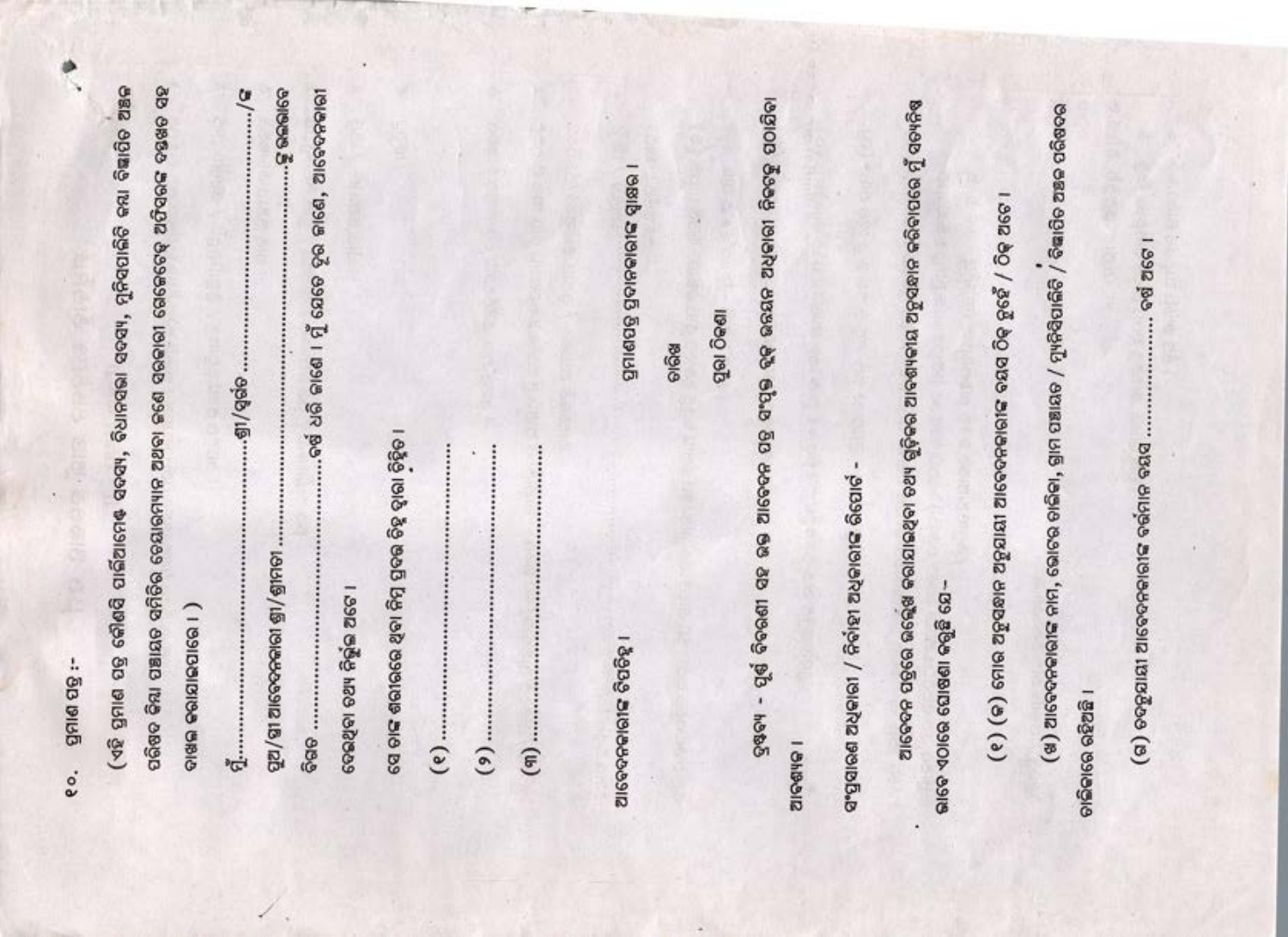( ୨ ) ଆବେଦନକାରୀଙ୍କ ଭରଣପୋଷଣ ନିମତେ ତାଙ୍କର କୌଣସି ନିର୍ଦ୍ଦିଷ୍ଟ ଆୟର ପତ୍ତା ନାହିଁ କିୟା ତାଙ୍କୁ ସାହାଯ୍ୟ କରିବା ନିମତେ କୌଣସି ବ୍ୟକ୍ତି ନାହାଡି ।

(୩) ଆବେଦନକାରୀଙ୍କର ନାମ ବି.ପି.ଏକ୍ ଡାଲିକାରେ ଅଛି / ନାହିଁ ।

(୪) ଆବେଦନ ପତ୍ରରେ ଦର୍ଶାଯାଇଥିବା ଅନ୍ୟାନ୍ୟ ବିବରଣୀ ଠିକ୍ / ନିମ୍ରୋକ୍ତ ପ୍ରକାରେ ଭୁଲ ଅଟେ । ଏଣୁ ସୁପାରିଶ କରାଯାଇପାରେ / କରାଯାଇନପାରେ ।

ନିର୍ବାହୀ ଅଧିକାରୀ ଏନ୍.ଏ.ସି / ମ୍ୟୁନିସିପାଲିଟି: ଗୋହର

ସଂପ୍ରସାରଣ ଅଧିକାରୀ

ବୁଜ :

ମୋହର

ପ୍ରମାଶ ପତ୍ର :-

(କେବଳ ବି.ପି.ଏଲ୍ ତାଲିକା ଅବର୍ଲୁକ୍ତ ହୋଇନଥିବା ଆବେଦନକାରୀଙ୍କ କ୍ଷେତ୍ରରେ)  $60,000$ ଆବେଦନକାରୀଙ୍କର ପରିବାରର ବାର୍ଷିକ ଆୟ ଟ $\mathfrak{C}9, \circ \circ \mathcal{Y}$ - ରୁ କମ୍ / ଅଧିକ ଅଟେ ।

ରେଭିନ୍ୟୁ ଇନିସ୍ପେକ୍ଟର

ମୋହର

ଉପରୋକ୍ତ ବିବରଣୀ ସତ୍ୟ ଅଟେ/ସତ୍ୟ ନୁହେଁ ଅତଏବ ସୁପାରିଶ କରାଗଲା/କରାଗଲା ନାହିଁ ।

**START CONTRACTOR** 

ବୁକ ଉଚ୍ଚୟନ ଅଧିକାରୀ ମୋହର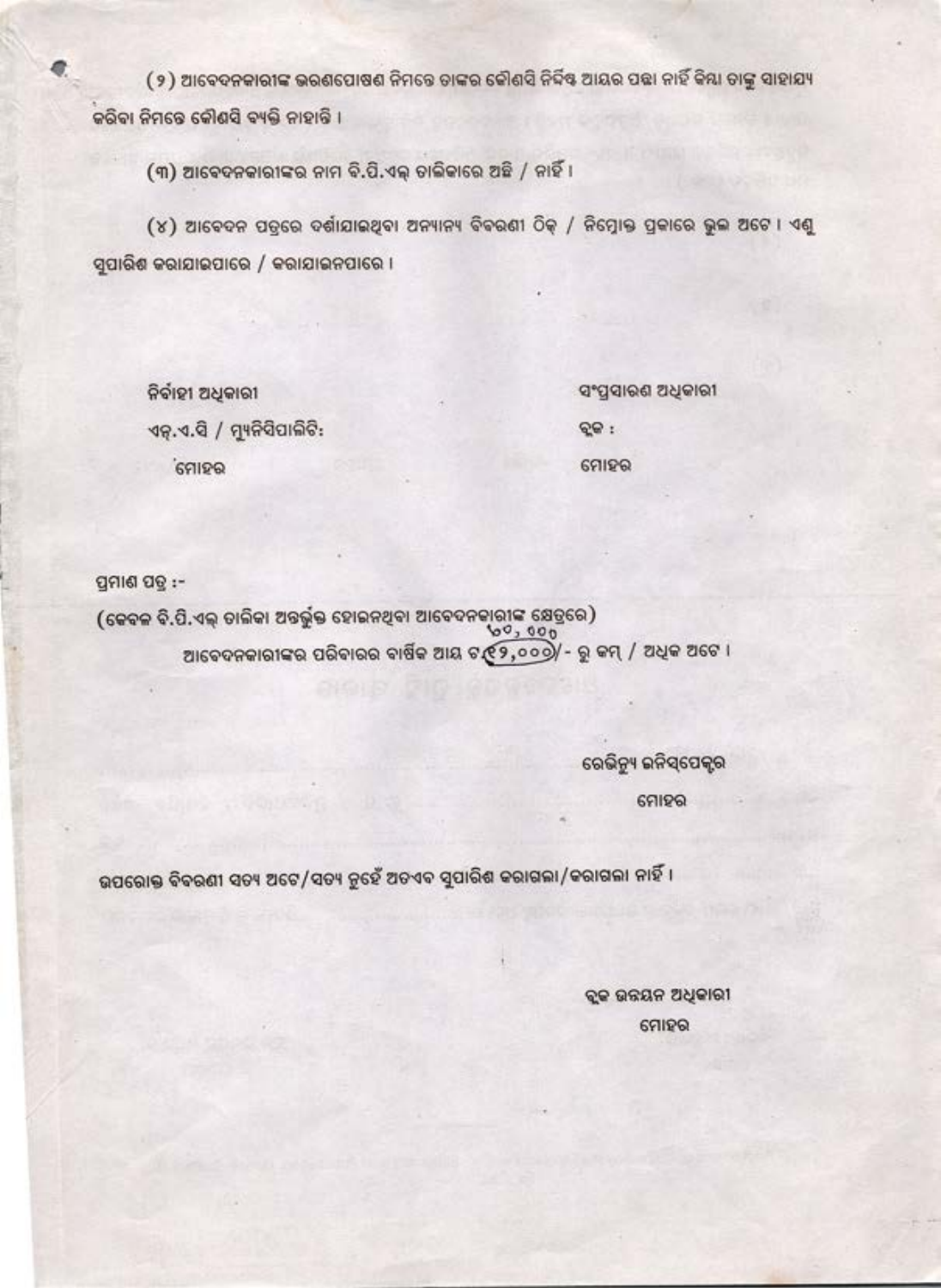୦ଥିଥିବା ୧୦୦୫ରେ MBPY-II ଏବଂ ଉପକିଲ୍ୟାନଙ୍କ ଅଫିସରେ ରହୁଥିବା ରେଜିଷ୍ର MBPY-III ର ଉପଯୁକ୍ତ ଭାଟରେ ସାହତା ନିମରେ ରସଯୁକ/ଅନୁସମୁକ ଅଟେ । ଆବେବନପତ୍ର ନାମଞ୍ଜୁର ହାରଣ (ଏହି କାରଣ ଗୁଡ଼ିକ ଦୂଚ ଅଫିସ୍ରେ ମୁଁ ଆବେବନ ପ୍ରକ୍ରରେ ଉଲ୍ଲେଖ କରାଯାଇଥିବା ସମନ୍ତ ବିବରଣୀ ଯାଞ୍ଚ କରିଛି ଏବଂ ମୋ ମଚରେ ଆବେବନକାରୀ ବାର୍ଦ୍ଧ୍ୟକାରରା

 $49.8988881$ :

 $(\mathbf{b})$ 

 $(6)$ 

 $(8)$ 

ଇଲା/ବିଧାବା ଭଭା/ ବିକଳାଙ୍ଗ ଭଭା ଆବେବନସନ୍ତୁ ଅଦ୍ୟ ଚା ..................

ରପ କିଲ୍ଲାପାକ

 $898$ 

**John** 

88139

ଆଡେବନପତ୍ର ପ୍ରାପ୍ତି ସ୍ୱୀକାର

| <b>MASIA 5</b> | ౹౷౷                              |         |
|----------------|----------------------------------|---------|
| 88             |                                  | ବ୍ରଷତ:  |
| 982            | ଶା.ସ. / ମୁନିଶିପାଳିଟି / ବିଜ୍ଞାପିତ | IB      |
|                |                                  | 1815/15 |

88139 ୬୧ ବର୍ଷର ଅଧିକାରୀ

. ।ଜାରେ ପ୍ରାସ୍ତି ସ୍ୱୀହାର କରାଗଲା ।

881139 ନିର୍ବାହୀ ଅଧିକାରୀ

Ex Gaz 131-193+3,000 Printed and published by the Director, Printing, Stationery and Publication, Orissa, Cuttack-10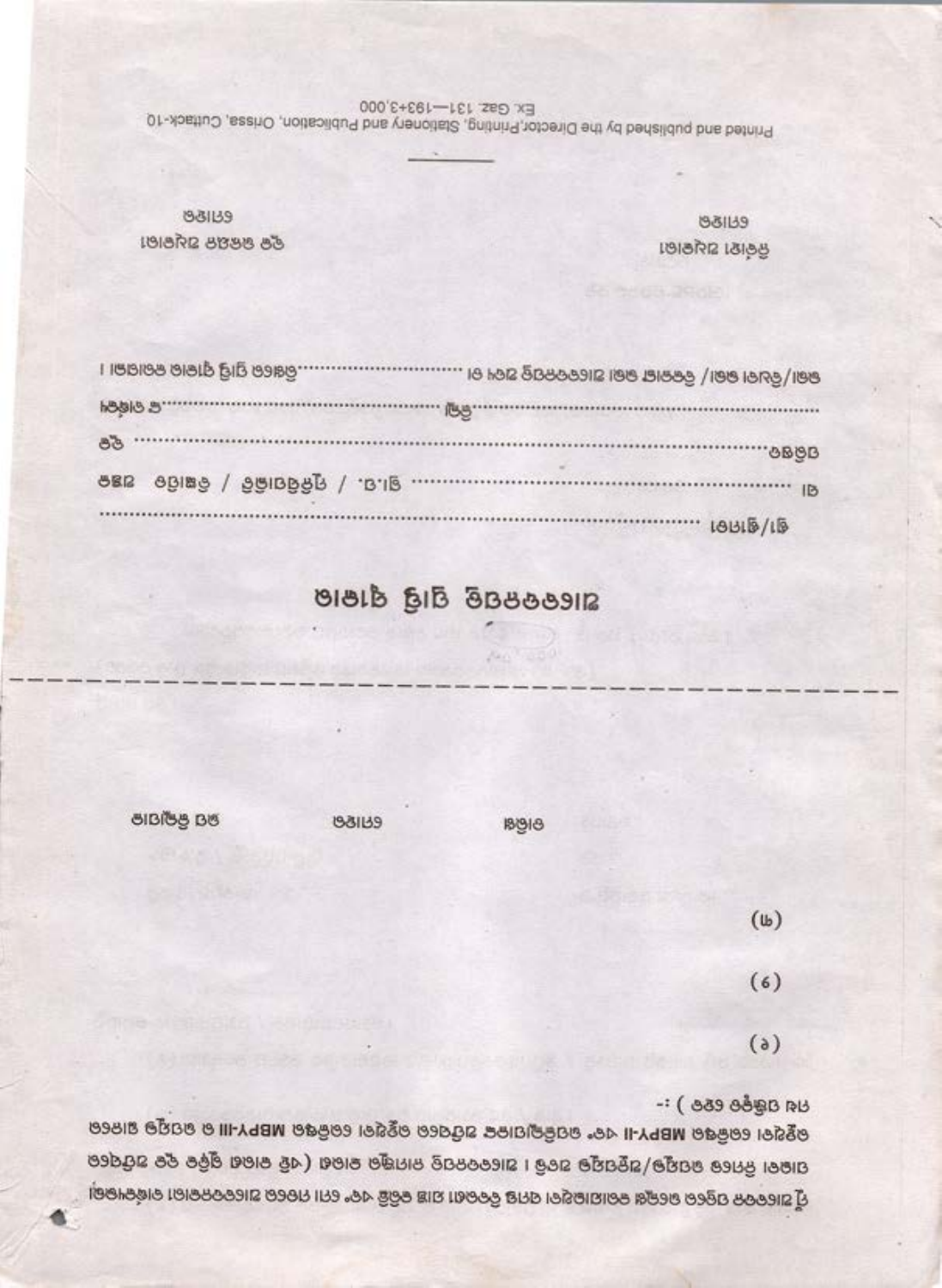

# **EXTRAORDINARY**

# **PUBLISHED BY AUTHORITY**

**No. 1283 CUTTACK, TUESDAY, JULY 3, 2012/ASADHA 12, 1934**

*No:* 10096-II-SD-50/2012-WCD.

GOVERNMENT OF ODISHA

# **WOMEN & CHILD DEVELOPMENT DEPARTMENT**

# RESOLUTION

The 16th June 2012

The State Government after careful consideration have been pleased to make the following amendment to the Rule 6(a)(VI) of the Madhu Babu Pension Yojana Huie, 2008 issued vide Women &Child Development Oepartment Resolution No. II-SD-50/2007-WCD., dated the 4th January 2008.

AMENDMENT

For the existing Rule  $6(a)(V1)$ , the following shall be substituted :-

Or, a HIV Positive Person identified by the Odisha State Aids Control Society or District AIDS . Prevention Control Unit (D.A.PC.U.) irrespective of income as under Rule 6(b) (DP-AIDS).

By order of the Governor

l .I

I

l

ARATI AHUJA

Commissioner-cum-Secretary to Government

Printed and published by the Director, Directorate of Printing, Stationery and Publication, Odisha, Cuttack-10 Ex.Gaz. 728-193+1000

/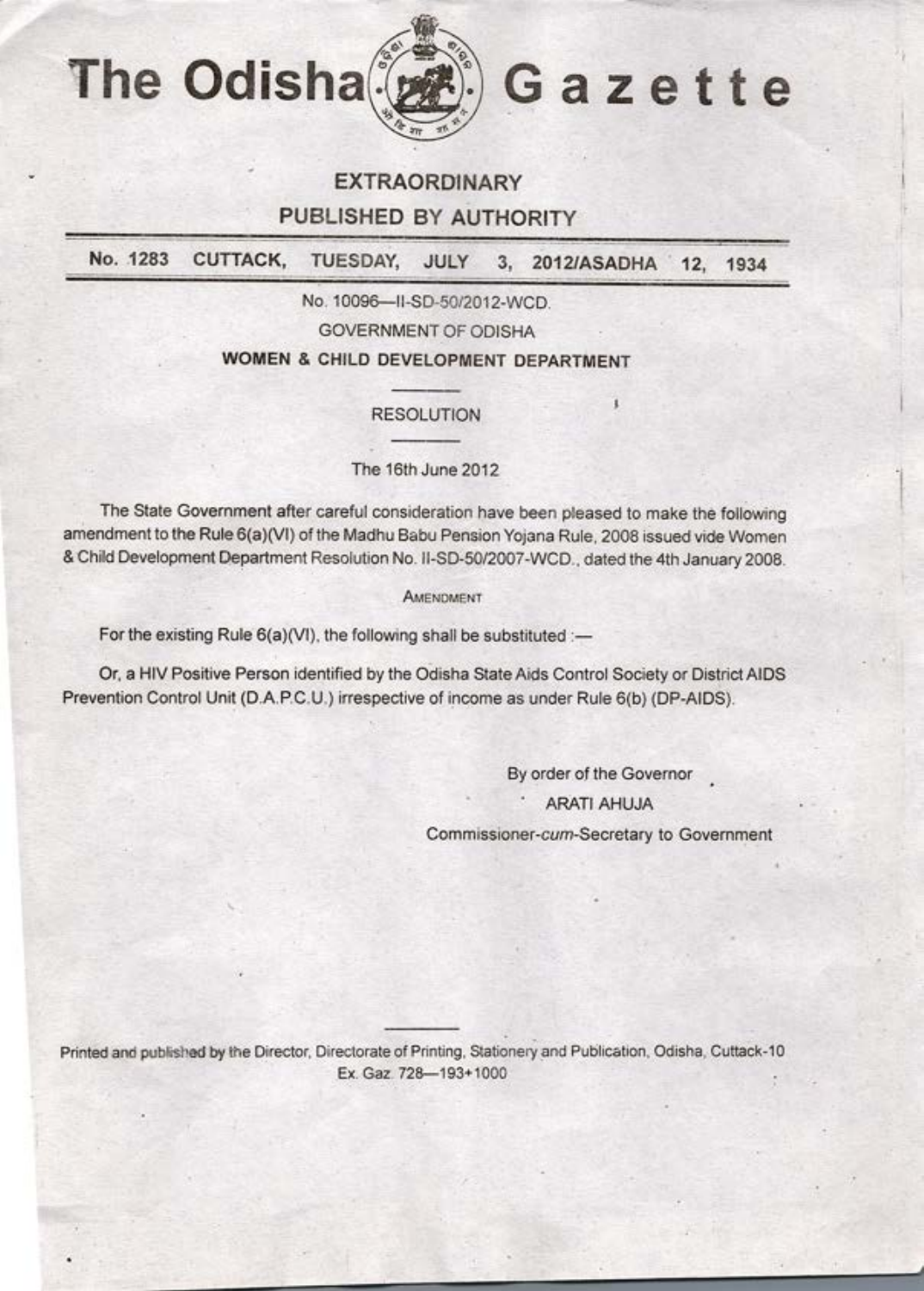

# **EXTRAORDINARY**

**PUBLISHED BY AUTHORITY**

**No. 1994 CUTTACK, FRIDAY, OCTOBER 12, 2012 / ASWINA 20, 1934**

# No. 16976-WCD-SD-SCHM-050/2012-WCD.

GOVERNMENT OF ODISHA

# **WOMEN & CHILD DEVELOPMENT DEPARTMENT**

# RESOLUTION

# . The 29th September 2012

The State Government after careful consideration have been pleased to make the following amendment to Rule 6(b) of the Madhu Babu Pension Rule, 2008 issued vide Women & Child Development Department Resolution No. 200-I-SD-50/2007-SWCD., dated the 18th April 2008.

### **AMENDMENT**

For the existing Rule  $6(b)$ , the following shall be substituted :-

•

"has family income from all sources not exceeding Rs. 24,000 (Rupees twenty-four thousand) per annum or, included in the BPL list".

By order of the Governor

# ART! AHUJA

Commissioner-cum-Secretary to Government

**Printed and published by the Director of Printing, Stationery and Publication, Odisha, Cuttack-10 · Ex. Ga2. 1440-193+1000**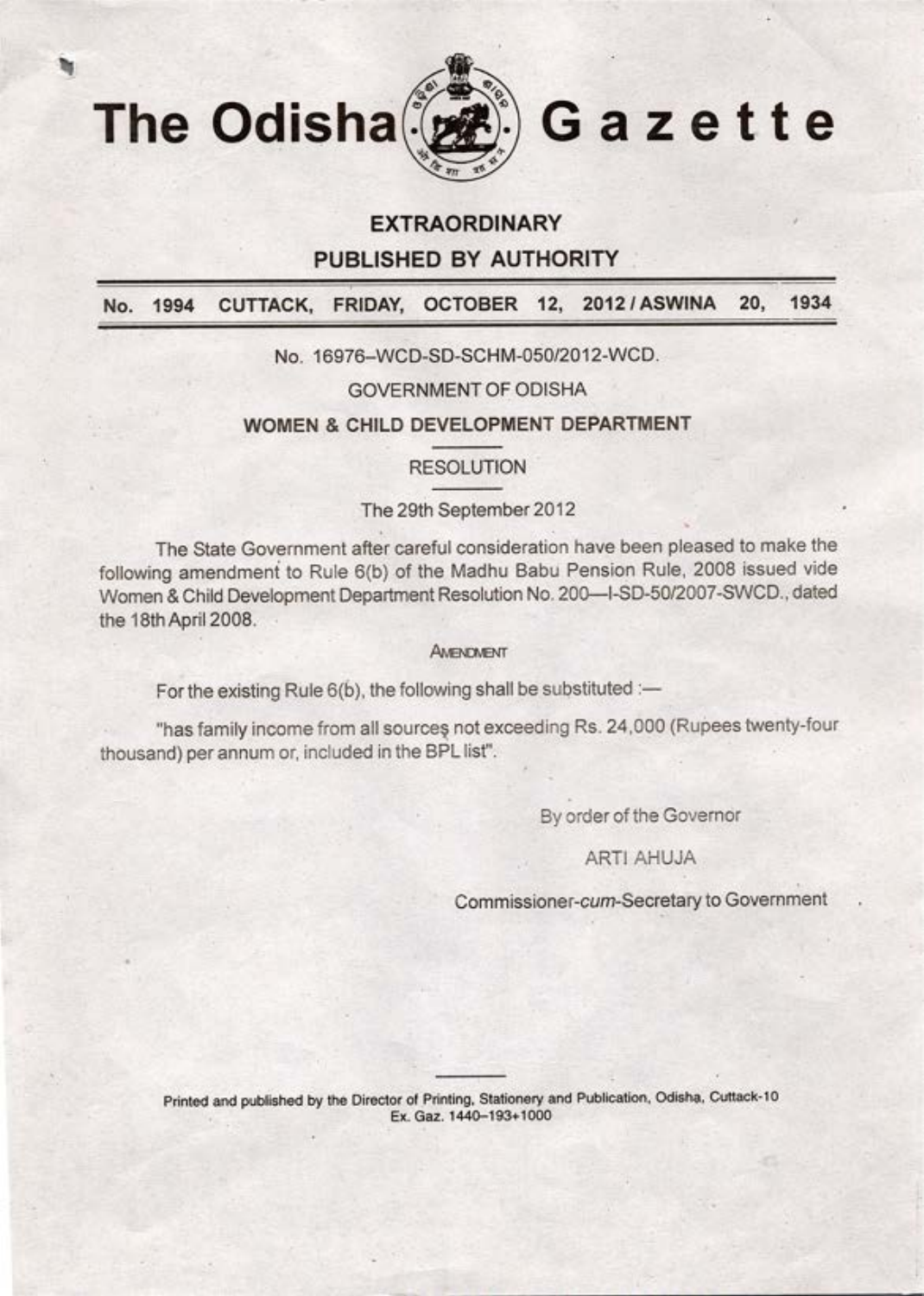

# **EXTRAORDINARY PUBLISHED BY AUTHORITY**

**No. 2131 CUTTACK, FRIDAY, NOVEMBER 1, 2013/KARTIKA 10, 1935**

No. 20205-WCD-SD-SCHM.-0104/2013-WCD.

GOVERNMENT OF ODISHA

**WOMEN & CHILD DEVELOPMENT DEPARTMENT**

RESOLUTION

# The 22nd October 2013

The State Government after careful consideration have been pleased to make the following amendments to the Rule <sup>6</sup> (a) (iv) of Madhu Babu Pension Yojana Rules, 2008 issued vide Women & Child Development Department Resolution No. ISD-50/2007-IISWCD., dated the 4th January 2008.

### AMENDMENT

I-For the existing Rule 6(a)(iv), the following shall be substituted :-

Or is <sup>a</sup> person of 5 years of age or, above and unable to do normal work due to his/her deformity or disability being-blind or, orthopedically handicapped or, hearing and speech impaired or, mentally retarded or, with cerebral palsy (Disability Pension).

ORDER- Ordered that the resolution be published in an extraordinary issue of the *Odisha Gazette.*

By order of the Governor

# ARTI AHUJA

Commissioner-cum-Secretary to Government

Printed and published by the Director, Directorate of Printing, Stationery and Publication, Odisha, Cuttack-10 Ex. Gaz. 1544-193+500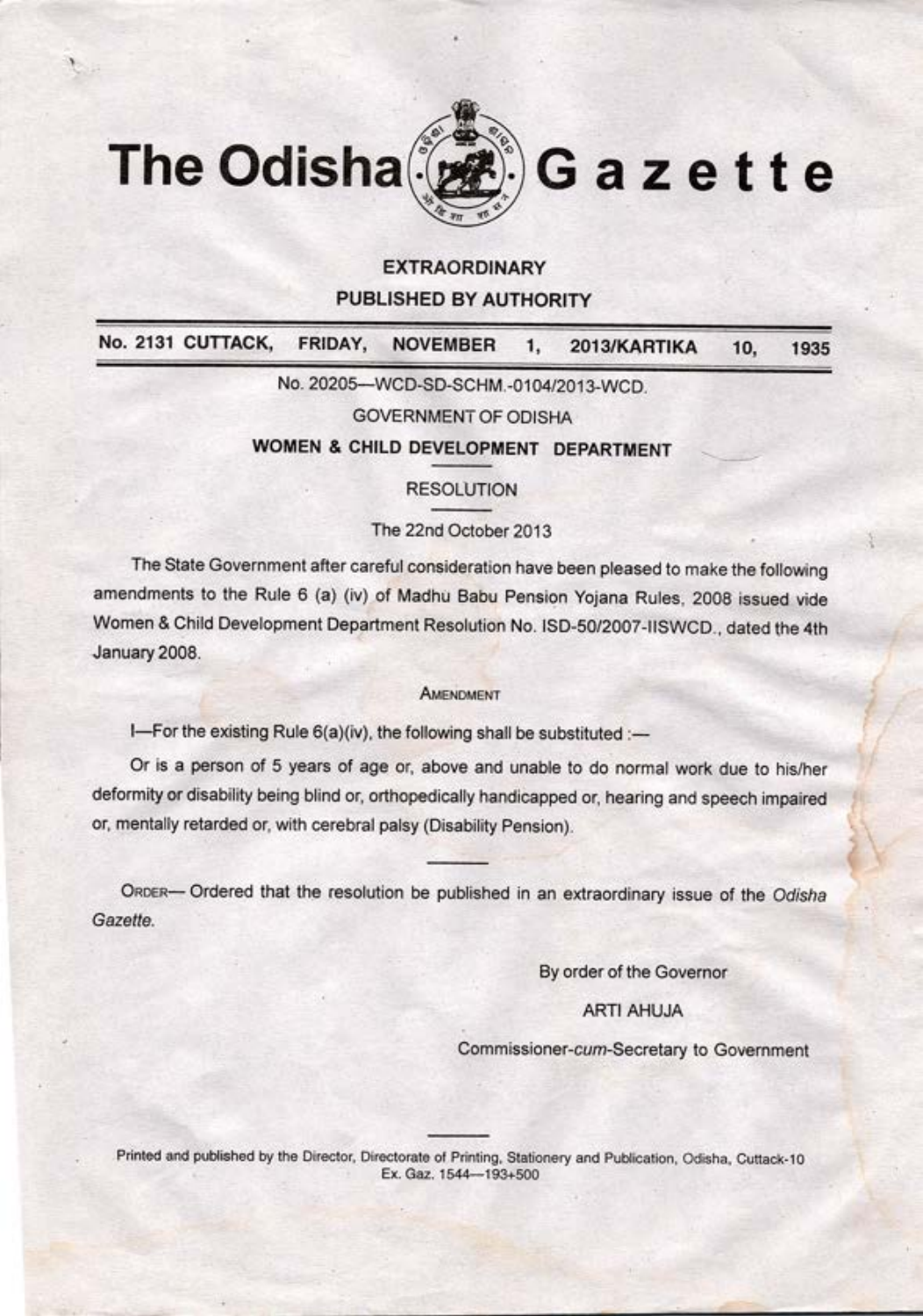

# **EXTRAORDINARY**

**PUBLISHED BY AUTHORITY**

|  |  | No. 77 CUTTACK, FRIDAY, JANUARY 10, 2014 / PAUSA 20, 1935 |  |
|--|--|-----------------------------------------------------------|--|

### No. 72-WCD-SD-SCHM-0104/2013-WCD.

### GOVERNMENT OF ODISHA

# **WOMEN & CHILD DEVELOPMENT DEPARTMENT**

# RESOLUTION

# The 2nd January 2014

The State Government after careful consideration have been pre-leased to make the following amendments to the Rule <sup>6</sup> (a) (iv) of Madhu Babu Pension Yojana Rules, 2008 issued vide Women amendments to the Rule 6 (a) (iv) of Madhu Babu Pension Yojana Rules, 2008 issued vide Women<br>& Child Development Department Resolution No. 50—ISD-2007-IISWCD , dated the 4th January & Child I<br>2008 :—

### **AMENDMENT**

I-For the existing Rule 6 (a) (iv), of the following shall be substituted :-

Or is <sup>a</sup> person of <sup>5</sup> years of age or, above and unable to do normal work due to his/her deformity or disability being blind or, orthopedically handicapped or, hearing and speech impaired or, mentally retarded or, with cerebral palsy, or with autism, or with mental illness, or with multiple disabilities (DP).

ORDER-Ordered that this Resolution be published in an extraordinary issue of the Odisha *Gazette.*

By order of the Governor

• <sup>I</sup>

# ARTI AHUJA

Commissioner-cum-Secretary to Government

Printed and published by the Director, Printing, Stationery and Publication, Odisha, Cuttack-10 Ex. Gaz. 2096--193+500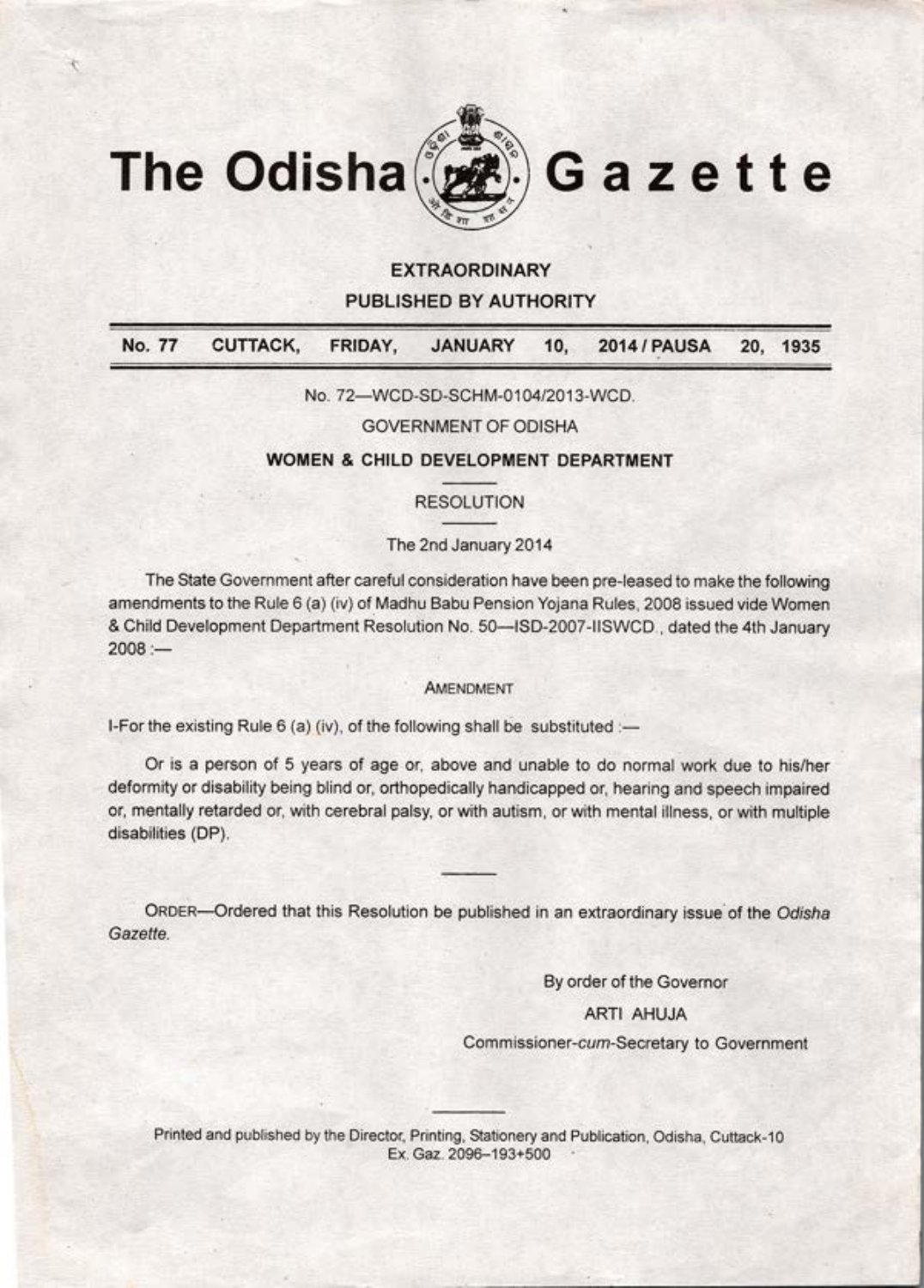

# EXTRAORDINARY PUBLISHED BY AUTHORITY

No. 1770 CUTTACK, SATURDAY, NOVEMBER 15, 2014 /KARTIKA 24, 1936

No. 18067-WCD-SD-SCHM-0092/2014-WCD

GOVERNMENT OF ODISHA

**WOMEN** & **CHILD DEVELOPMENT DEPARTMENT**

RESOLUTION

The 3rd November 2014

The State Government after careful consideration have been pleased to make the foltowing amendment to the Rule 6 of Madhubabu Pension Yojana Rules, 2008 issued vide Women & Child - Development Department Resolution No. 50-SD-2007-1ISWCD., dated the 4th January 2008 .

AMENDMENT

To the existing Rule 6 (a) of MBPY Rules, 2008, the following shall be added :-

"(vii) is an unmarried woman above the ageof <sup>30</sup> years belonging to <sup>a</sup> BPL family or has individual income from all sources not exceeding Rs. 24,000 (Rupees twenty-four thousand) only per annum irrespective of the family income criterion mentioned under Rule 6 (b)".

> By order of the Governor **SASWAT MISHRA** Commissioner-cum-Secretary to Government

> > ]

Printed and published by the Director, Printing, Stationery and Publication, Odisha, Cuttack-10 Ex:Gaz. 1138-173+500 ·